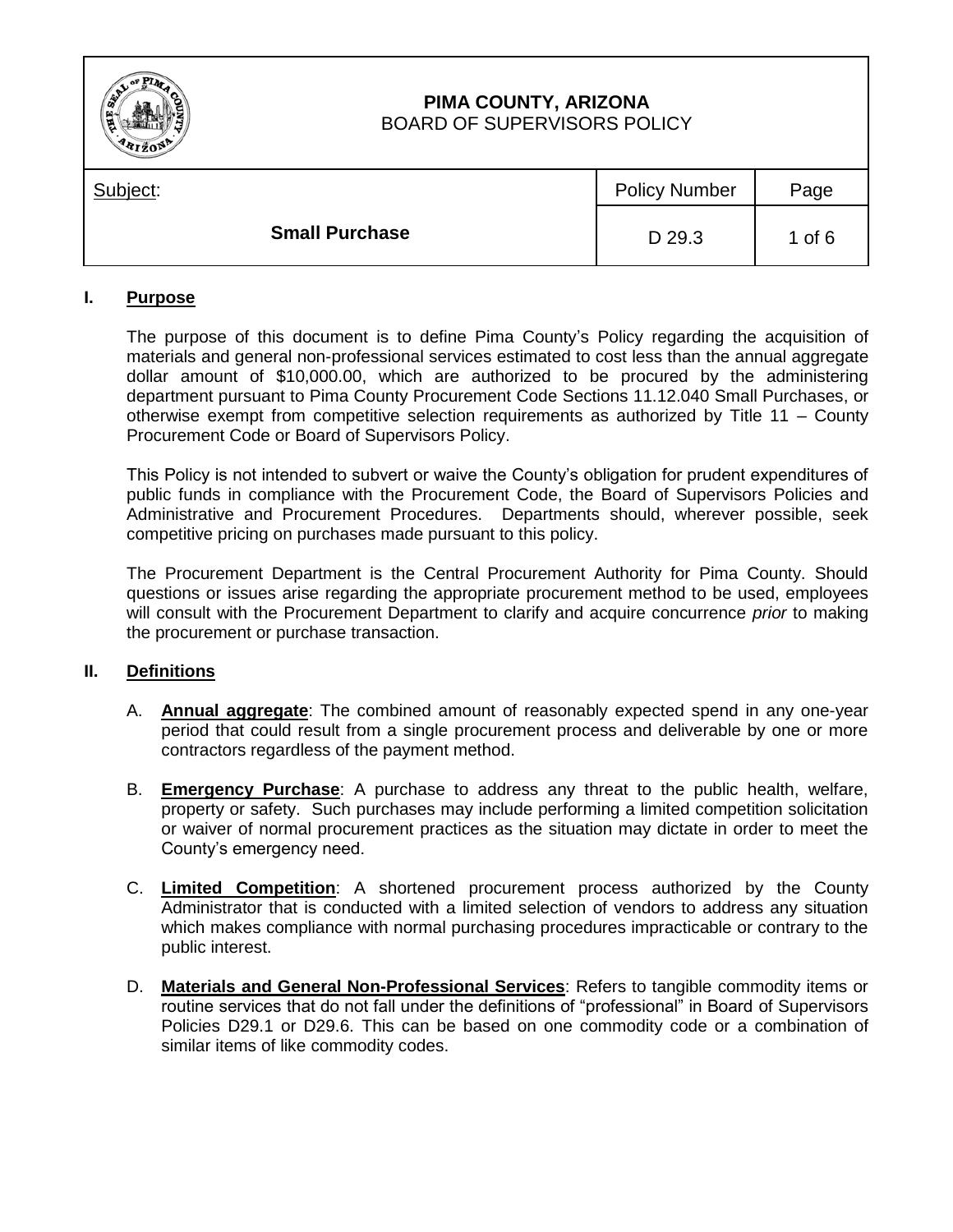| Subject:<br><b>Small Purchase</b> | <b>Policy Number</b> | Page       |
|-----------------------------------|----------------------|------------|
|                                   | D 29.3               | $2$ of $6$ |

- E. **Payment Request (PR)**: A method to pay for materials and general non-professional services, submitted on a Payment Request (PR) document through the County enterprise business system.
- F. **PCard**: A method to purchase and pay for materials and general non-professional services in conformance with the PCard procedure.
- G. **Procurement (Procured)**: The process utilized to identify and select the best vendor or supplier to provide the required materials or services.
- H. **Purchase**: Authorization (Order) given to a vendor or supplier to provide procured materials and services.
- I. **Small Business Enterprise (SBE)**: A Local Certified Small Business vendor as defined in Board of Supervisors Policy D29.8.
- J. **Small Purchase**: Purchases of materials and general non-professional services estimated annually to cost less than \$10,000.
- K. **Utilities**: Regulated businesses authorized to operate in a franchise area to deliver basic public services such as electricity, natural gas, telecommunications, water and others, which normally cannot be competed.

## **III. Policy**

The following procurements are excluded from this Policy:

- Procurements for architectural/engineering services or construction services must be conducted in accordance with Arizona Revised Statutes (A.R.S.) Title 34 and Board of Supervisors Policy D29.1
- Procurement of general professional services must be conducted in accordance with A.R.S. § 11-254 and Board of Supervisors Policy D29.6
- Procurements of medical and health related professional services must be conducted in accordance with A.R.S. §§ 11-251 (60) and 11-291, and Board of Supervisors Policy D29.7

Administering departments must utilize in-house services or obtain advance written approval for purchases where required by Administrative Procedures such as, but not limited to, AP 3- 15: Printing, 27-2: Computer Equipment & Software, AP-22-1: Business Travel, AP 49-5: Vehicle Purchases, and AP 51-4: Furniture, prior to the application of this policy.

A. Departmental Procurement Authority

Procurements as authorized by this policy may be conducted by the administering department only under the following conditions: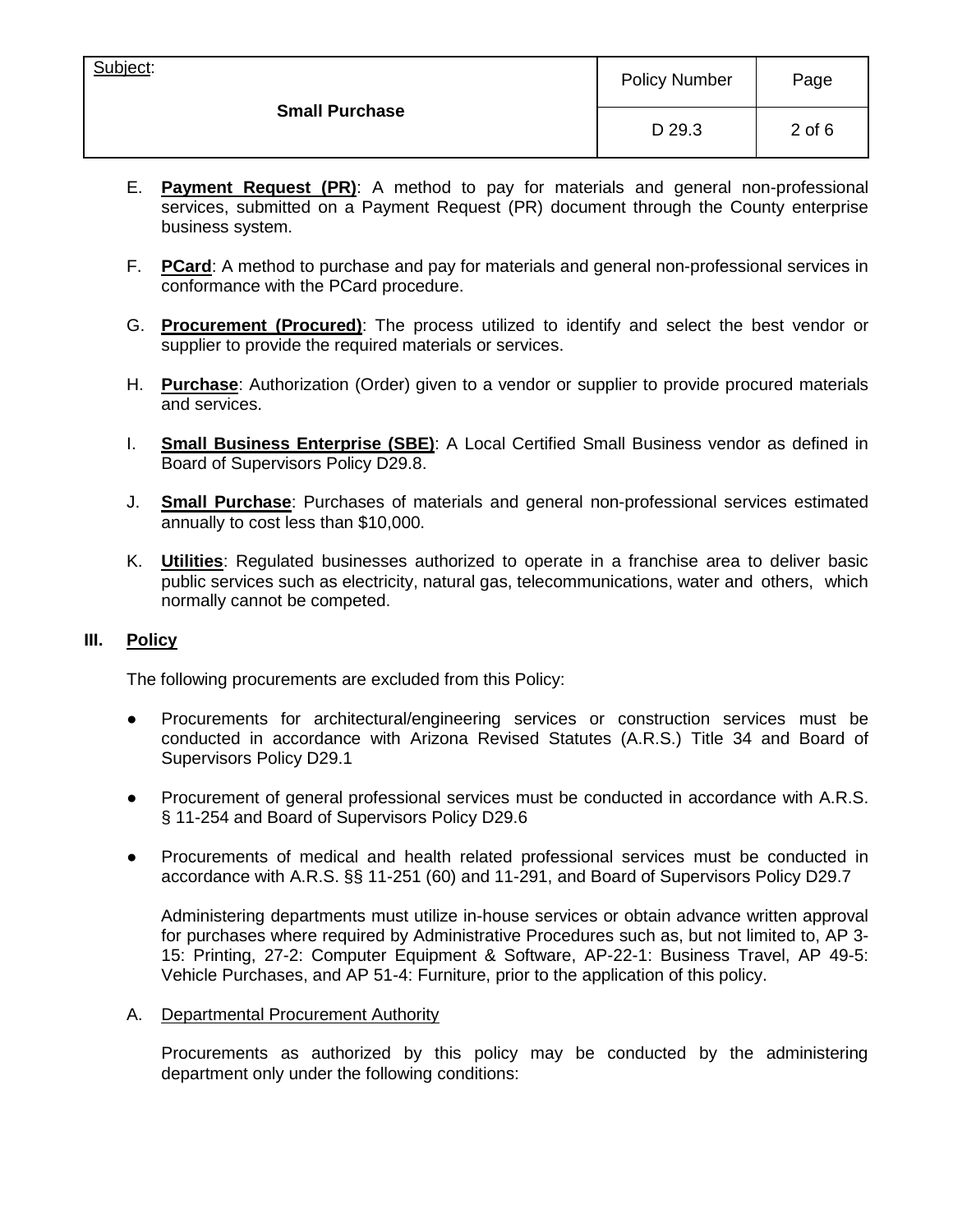| Subject:<br><b>Small Purchase</b> | <b>Policy Number</b> | Page   |
|-----------------------------------|----------------------|--------|
|                                   | D 29.3               | 3 of 6 |

- 1. Materials and general non-professional services of amounts less than \$10,000;
- 2. Purchases exempt from competition and dollar limitation listed in Section C of this policy; and
- 3. Where the Procurement Director has given the Department written delegated authority to perform such activities.

Departments must contact at least one SBE vendor, if available and practicable, for eligible materials and general non-professional service procurements less than \$10,000.

When making these procurements, departments should always be alert to possible liability issues, especially involving the procurement of services. Types of services with potential liability may include legal or other specialized consulting services for pending or anticipated litigation, real property acquisitions, leases, management or sale, and other services which may pose financial, tort, or other risk exposure to the County. These potential liability services, regardless of value, are best procured utilizing standard County contract forms to provide appropriate protections. If there is any doubt or concern related to liability issues, guidance should be acquired from the Pima County Attorney's Office, the Finance and Risk Management Department, and the Procurement Department prior to proceeding with the acquisition.

### B. Competitive Solicitation Requirement

Pima County Procurement Code Section 11.12 establishes that the preferred method of selection for all County procurements is through competitive bids or proposals defined by the Procurement Code, Board of Supervisors Policies, and Administrative and Procurement Procedures.

A competitive solicitation is required when a one-time purchase exceeds \$10,000.00 or there will be reasonably anticipated or recurring requirements for the same or similar materials or general non-professional services that exceed an estimated annual aggregate cost of \$10,000.00, Countywide.

The Procurement Department with the assistance of the Finance Department will regularly review small purchases made pursuant to this Policy for conformance. Where feasible and when in the best interest of the County, the Procurement Department will incorporate reoccurring small purchases into competitive contracts or master agreements. When such purchases are identified, administering departments will cooperate with the Procurement Department in establishing specifications and annual usage estimates for the development of a competitive solicitation or amendment to an existing contract or master agreement.

Competitive solicitations for materials or general non-professional services above \$10,000.00 must be conducted by the Procurement Department, except where the Procurement Director has given the Department written delegated authority to perform such activities. Delegated departments are expected to conduct their procurements in accordance with Board of Supervisors Policy and Procurement Procedures.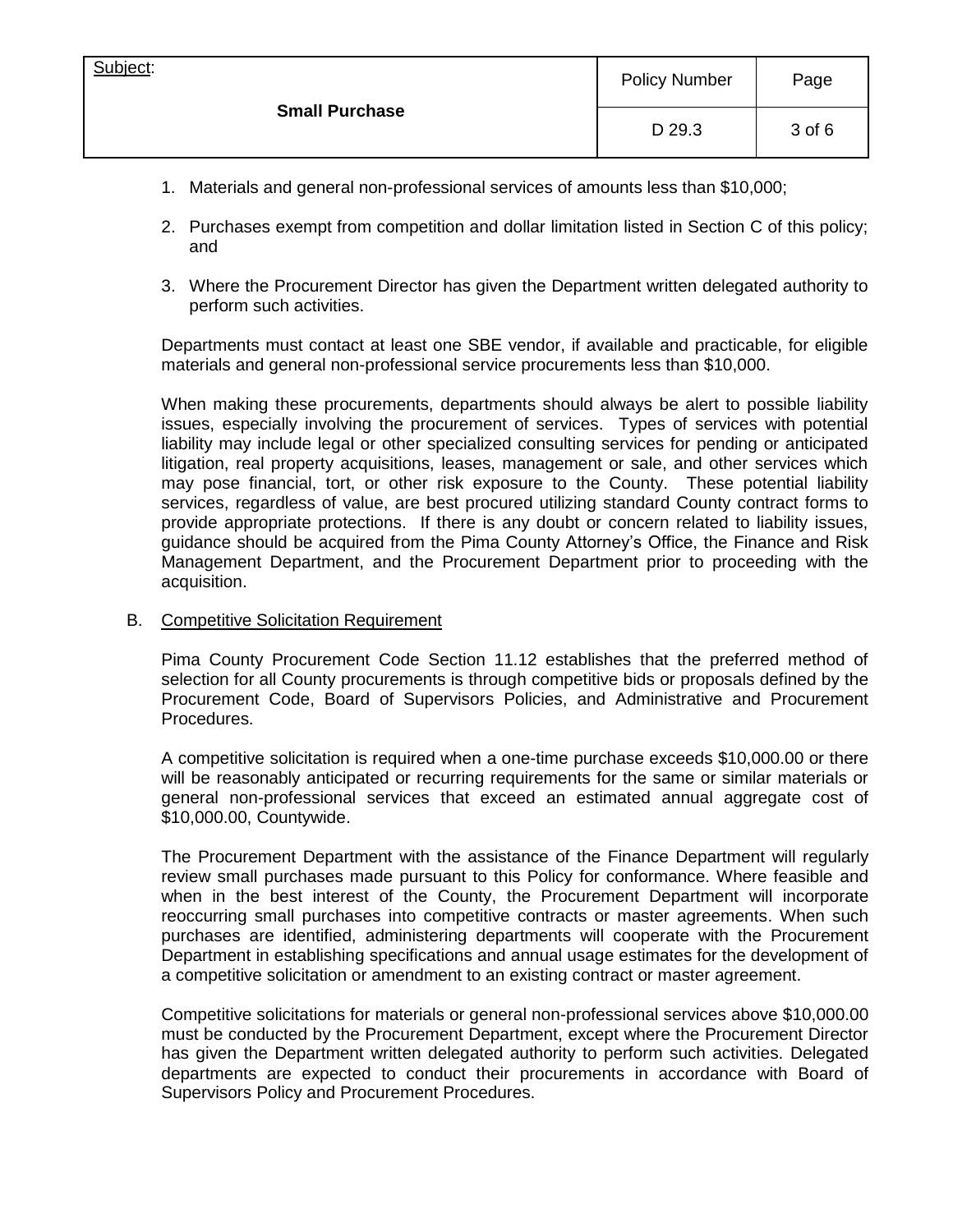| Subject:<br><b>Small Purchase</b> | <b>Policy Number</b> | Page   |
|-----------------------------------|----------------------|--------|
|                                   | D 29.3               | 4 of 6 |

# C. Purchases Exempt from Competition and Dollar Limitation

The following materials and services are exempt from the competitive procurement process and limitation of dollar amount and may be procured and purchased by administering departments pursuant to this Policy. A contract is generally not required for these purchases, but may be used at the discretion of the procuring/purchasing department, subject to the requirements of Board of Supervisors Policy D29.4.

- 1. Court ordered and County retained services for court-related and legal expenses related to a specific or potential court action, such as attorneys, expert witnesses, investigators, etc., as follows:
	- a) Payment of ancillary services, including but not limited to expert witnesses, investigators, etc., of a court-appointed attorney, whether or not the attorney has entered into a contract, which (i) the appointed attorney has certified to County as necessary for the representation that the attorney has been appointed to and (ii) the Appointing Authority or designee, has approved as a facially appropriate expenditure; or
	- b) Payment of court related and legal expenses of an attorney whom the court has appointed in a matter that the attorney has not contracted to perform for County; or
	- c) Payment of the court-related professional and ancillary expenses when the Court enters an order for payment by County in a privately-retained case; or
	- d) Outside counsel, expert witnesses, and other professionals retained by Pima County, including necessary ancillary services.
- 2. Postage.
- 3. Utility bills, and utility installation, connections, and relocations performed by the utility provider.
- 4. Medical expenses related to care of a specific patient, such as hospitalization, physician, ambulance services, laboratory fees, etc.
- 5. Travel, subject to Administrative Procedure 22-1: Business Travel limitations.
- 6. Educational and training expenses incurred by Pima County for events provided by outside companies including registration fees, course fees, and testing materials. Does not apply to training courses that are specifically designed for Pima County. Board of Supervisors Policy D29.6 must be followed to procure those services.
- 7. Fees and Dues.
- 8. Books, publications and subscriptions. Excludes software or music license subscriptions and books to be provided for public use by the Library District.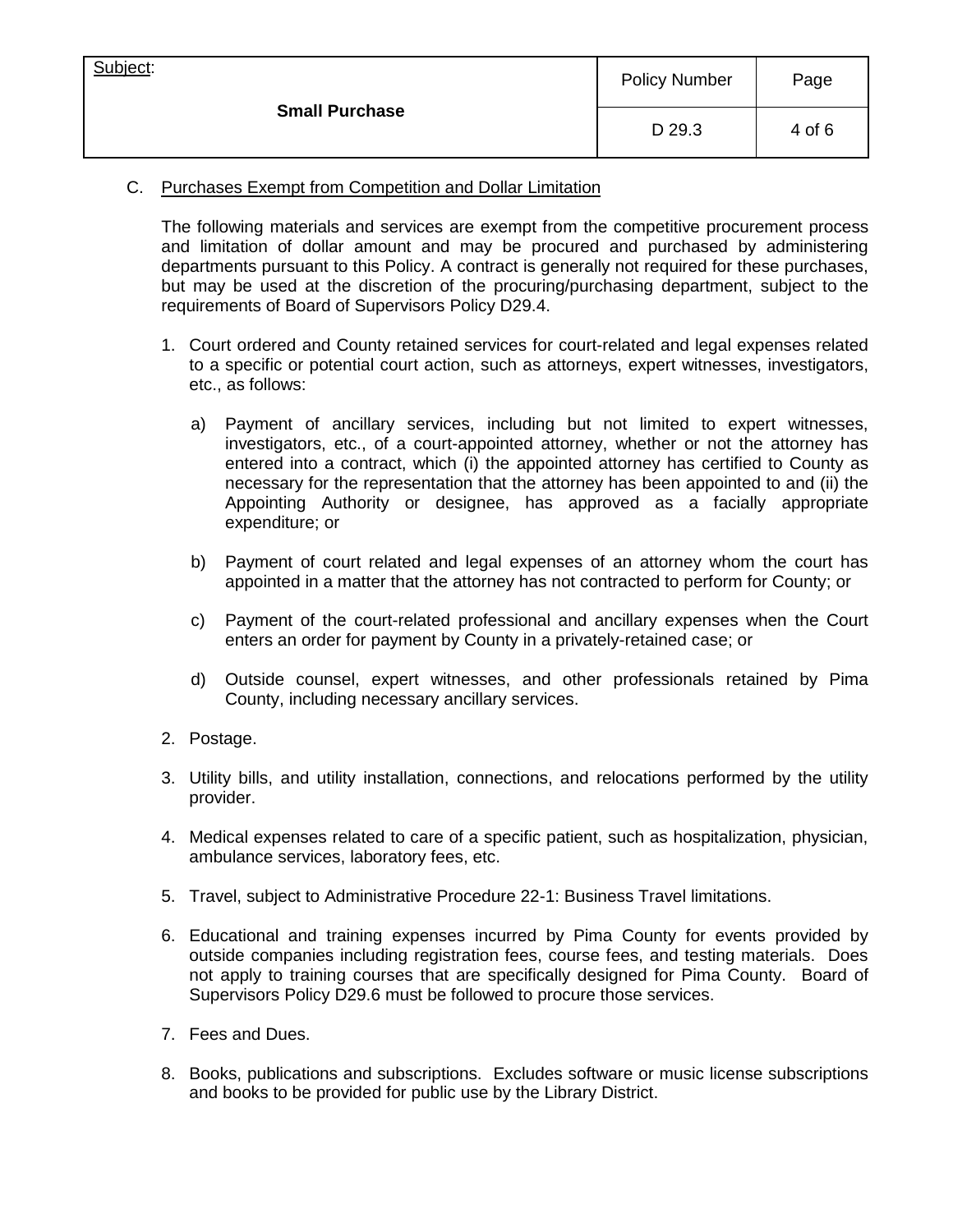| Subject:<br><b>Small Purchase</b> | <b>Policy Number</b> | Page   |
|-----------------------------------|----------------------|--------|
|                                   | D 29.3               | 5 of 6 |

- 9. Promotional advertising paid directly to television, radio, billboard, magazine, and newspaper companies.
- 10. Real estate services, such as those related to land titles, appraisals, real property acquisitions, relocation, or property management which do not require a contract to be executed under A.R.S. Titles 11, 28, or 48.
- 11. Emergency Purchases: A limited competition emergency purchase or waiver of normal procurement practices may be made under the following conditions and in those situations where an emergency has been declared by the Board of Supervisors, or with the County Administrator's prior written approval, as defined in Pima County Code Title 11.12.060:
	- a) In the event of an absolute emergency requiring immediate action to protect the public health, welfare, property, or safety, departments may purchase the minimum materials or services necessary to resolve the emergency.
	- b) In the event emergency response is required because of a disaster, i.e., fire, flood, accidents, etc., all necessary action is authorized.
	- c) Emergency procurement is limited to those materials or services necessary to satisfy the emergency need.
	- d) Documentation of the purchase of such emergency materials or services must be submitted to the Procurement Director for approval, along with a written justification for the action taken, memo from the County Administrator, or Board of Supervisors Resolution number.

## D. Payment of Purchases related to this Policy

A PCard or PR, is authorized for payment of purchases identified in this Policy *except*: 1) for business travel where travel forms are required, 2) where an annual requirements master agreement or contract exists for the required materials or services or 3) arrangements have been made with the Procurement Department for use of the PCard against a Master Agreement. PCard payments that are non-conforming to this policy will be subject to the PCard Procedure review criteria. PRs that appear to be non-conforming to this policy will be submitted by Finance to the Procurement Director for review and approval to pay. PRs that are not approved will be returned to the Department that incurred the payment obligation.

#### **IV. Enforcement**

As defined by Board of Supervisors Policy D29.9 "Pima County Department Purchase Responsibility", all County Department Heads are responsible for the training, supervision and management of their respective staff to ensure full compliance with this policy.